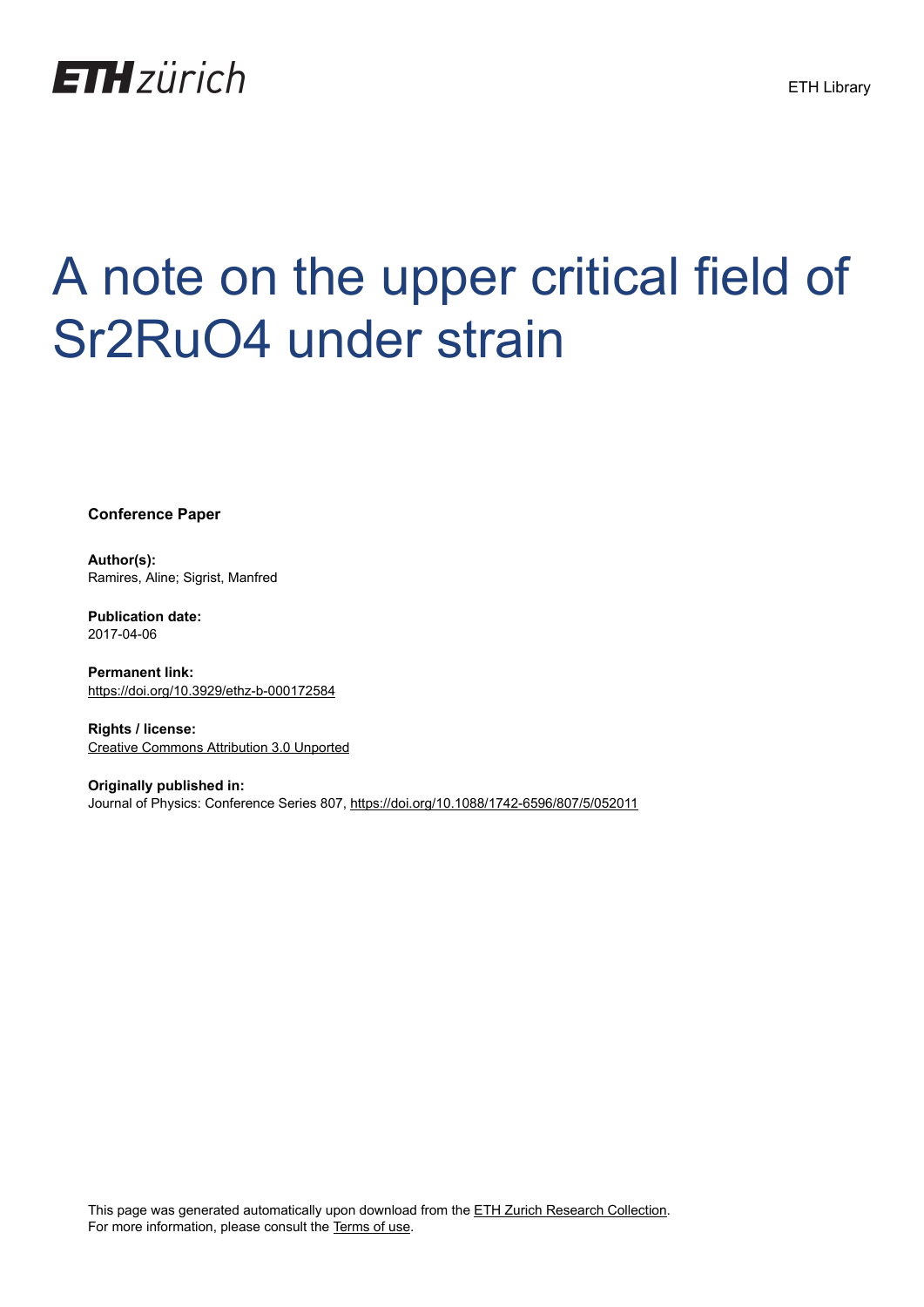## **IOP**science

[Home](http://iopscience.iop.org/) [Search](http://iopscience.iop.org/search) [Collections](http://iopscience.iop.org/collections) [Journals](http://iopscience.iop.org/journals) [About](http://iopscience.iop.org/page/aboutioppublishing) [Contact us](http://iopscience.iop.org/contact) [My IOPscience](http://iopscience.iop.org/myiopscience)

A note on the upper critical field of  $\mathrm{Sr}_2\mathrm{RuO}_4$  under strain

This content has been downloaded from IOPscience. Please scroll down to see the full text.

2017 J. Phys.: Conf. Ser. 807 052011

(http://iopscience.iop.org/1742-6596/807/5/052011)

View [the table of contents for this issue](http://iopscience.iop.org/1742-6596/807/5), or go to the [journal homepage](http://iopscience.iop.org/1742-6596) for more

Download details:

IP Address: 89.217.55.131 This content was downloaded on 24/07/2017 at 19:51

Please note that [terms and conditions apply.](http://iopscience.iop.org/page/terms)

You may also be interested in:

[Identifying spin-triplet pairing in spin-orbit coupled multi-band superconductors](http://iopscience.iop.org/article/10.1209/0295-5075/98/27010) Christoph M. Puetter and Hae-Young Kee

[Correlation-induced band suppression in the two-orbital Hubbard model](http://iopscience.iop.org/article/10.1088/1742-6596/273/1/012147) E Plekhanov, A Avella, F Mancini et al.

[Fast multi-orbital equation of motion impurity solver for dynamical mean field theory](http://iopscience.iop.org/article/10.1088/0953-8984/23/42/425601) Qingguo Feng and Peter M Oppeneer

[An advanced multi-orbital impurity solver for dynamical mean field theory based on the equation of](http://iopscience.iop.org/article/10.1088/0953-8984/24/5/055603) [motion approach](http://iopscience.iop.org/article/10.1088/0953-8984/24/5/055603) Qingguo Feng and P M Oppeneer

[Orbital-transverse density-wave instabilities in iron-based superconductors](http://iopscience.iop.org/article/10.1209/0295-5075/93/37009) Zi-Jian Yao, Jian-Xin Li, Q. Han et al.

[Assessing the orbital selective Mott transition with variational wave functions](http://iopscience.iop.org/article/10.1088/0953-8984/28/10/105602) Luca F Tocchio, Federico Arrigoni, Sandro Sorella et al.

[Unveiling a nematic quantum critical point in multi-orbital systems](http://iopscience.iop.org/article/10.1088/1367-2630/14/5/053027) Christoph M Puetter, Sylvia D Swiecicki and Hae-Young Kee

[Gap symmetry and stability analysis in the multi-orbital Fe-based superconductors](http://iopscience.iop.org/article/10.1088/1367-2630/15/7/073006) Mark H Fischer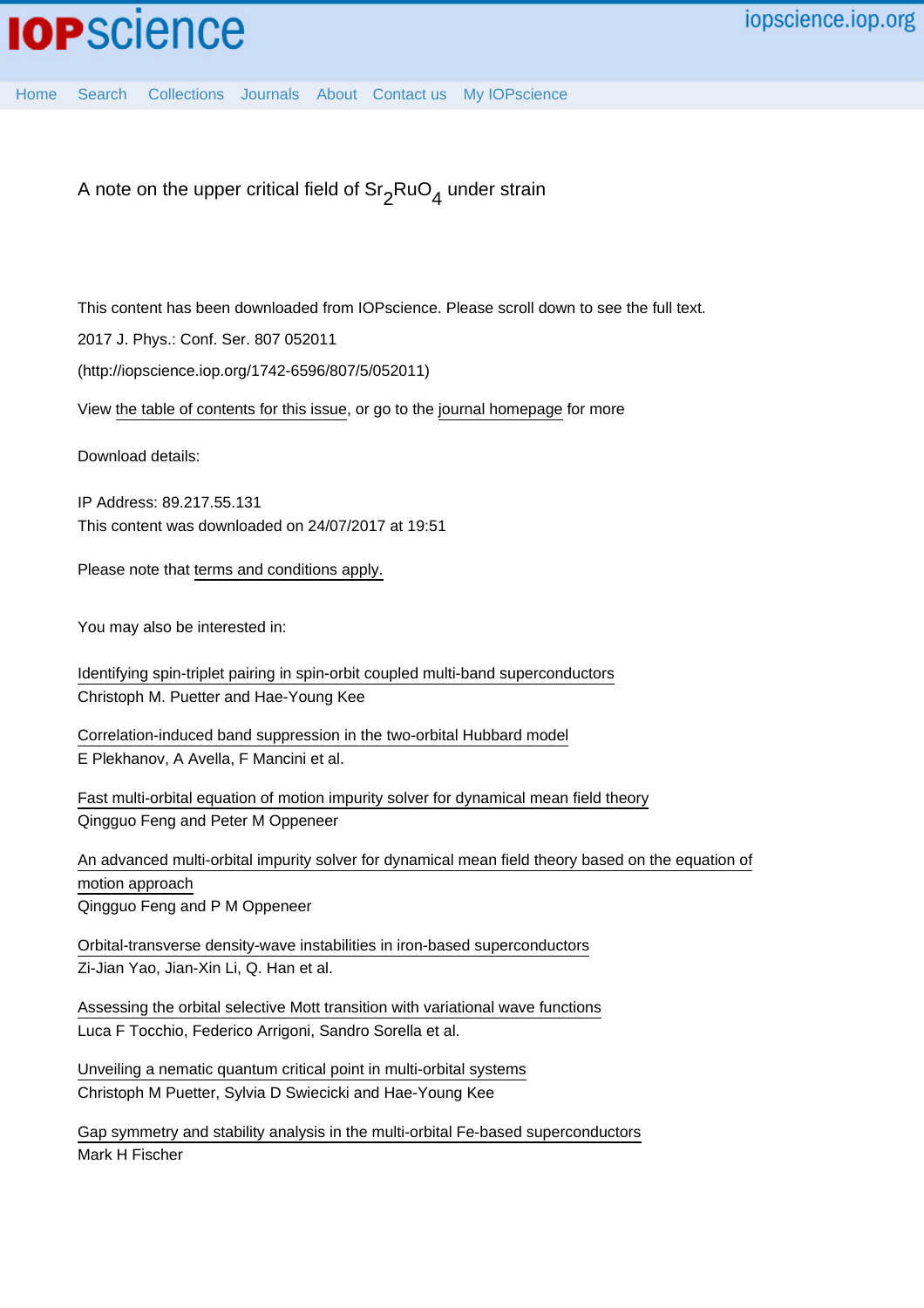### A note on the upper critical field of  $Sr<sub>2</sub>RuO<sub>4</sub>$  under strain

Aline  $Ramires<sup>1</sup>$  and Manfred Sigrist<sup>2</sup>

<sup>1</sup> Institute for Theoretical Studies, ETH Zürich, CH-8092, Zürich, Switzerland <sup>2</sup> Institute for Theoretical Physics, ETH Zürich, CH-8093, Zürich, Switzerland

E-mail: aline.ramires@eth-its.ethz.ch

Abstract. In the light of the recently discussed mechanism for suppression of superconductivity in multi-orbital systems called inter-orbital effect, here we extend our analysis of the upper critical field in  $Sr_2RuO_4$  now under strain. We show that the presence of the standard orbital effect and the new mechanism can consistently account for the qualitative changes observed in the upper critical field for the strained system, in particular, combining the overall enhancement of the critical field with the reduction in the anisotropy. The proposed picture holds for a triplet superconducting state, showing that a singlet state is not the only possibility to account for the observations. We suggest further experiments in order to clarify our understanding about the superconducting phase of  $Sr<sub>2</sub>RuO<sub>4</sub>$ .

#### 1. Introduction

 $Sr<sub>2</sub>RuO<sub>4</sub>$  has been extensively explored experimentally since it is one of the few putative chiral triplet superconductors [1]. The actual character of the order parameter and the origin of the pairing mechanism in this material are still under debate. The lack of agreement in the community steams mainly from the fact that this is a multi-band system, and different bands may favor distinct pairing mechanisms and consequently order parameters. One mechanism suggests the dominance of the  $\gamma$ -band due to its proximity to a van-Hove singularity [2, 3, 4, 5, 6], while another focuses on the enhancement of spin and charge fluctuations due to nesting [7, 8, 9] in the almost 1D  $\alpha$ - and  $\beta$ -bands. The dominance of one over the other is not very clear on a theoretical level and might be dependent on the calculation scheme chosen. Recent studies, based on the renormalization group technique, considering all three bands on the same footing suggests that actually all have gaps of similar magnitude, and in such a case it is difficult to reduce the problem to a subset of the bands [10].

Symmetry aspects have always been useful, giving us robust arguments for the understanding of phases of matter and their stability. In particular for superconducting phases, Anderson's theorems [11, 12] give a qualitative understanding on the stability of different superconducting states in presence of key symmetry breaking fields. For example, singlet superconductivity is suppressed by the application of an external magnetic field, while triplet superconductivity is not robust in presence of certain inversion symmetry breaking fields. Recently [13, 14], the authors showed that these criteria cannot be directly transferred to multi-orbital system, and introduce the concept of *superconducting fitness* to address the question of stability of superconductivity in arbitrarily complex multi-orbital systems. With this tool in hand we can evaluate the stability

Content from this work may be used under the terms of the Creative Commons Attribution 3.0 licence. Any further distribution of this work must maintain attribution to the author(s) and the title of the work, journal citation and DOI. Published under licence by IOP Publishing Ltd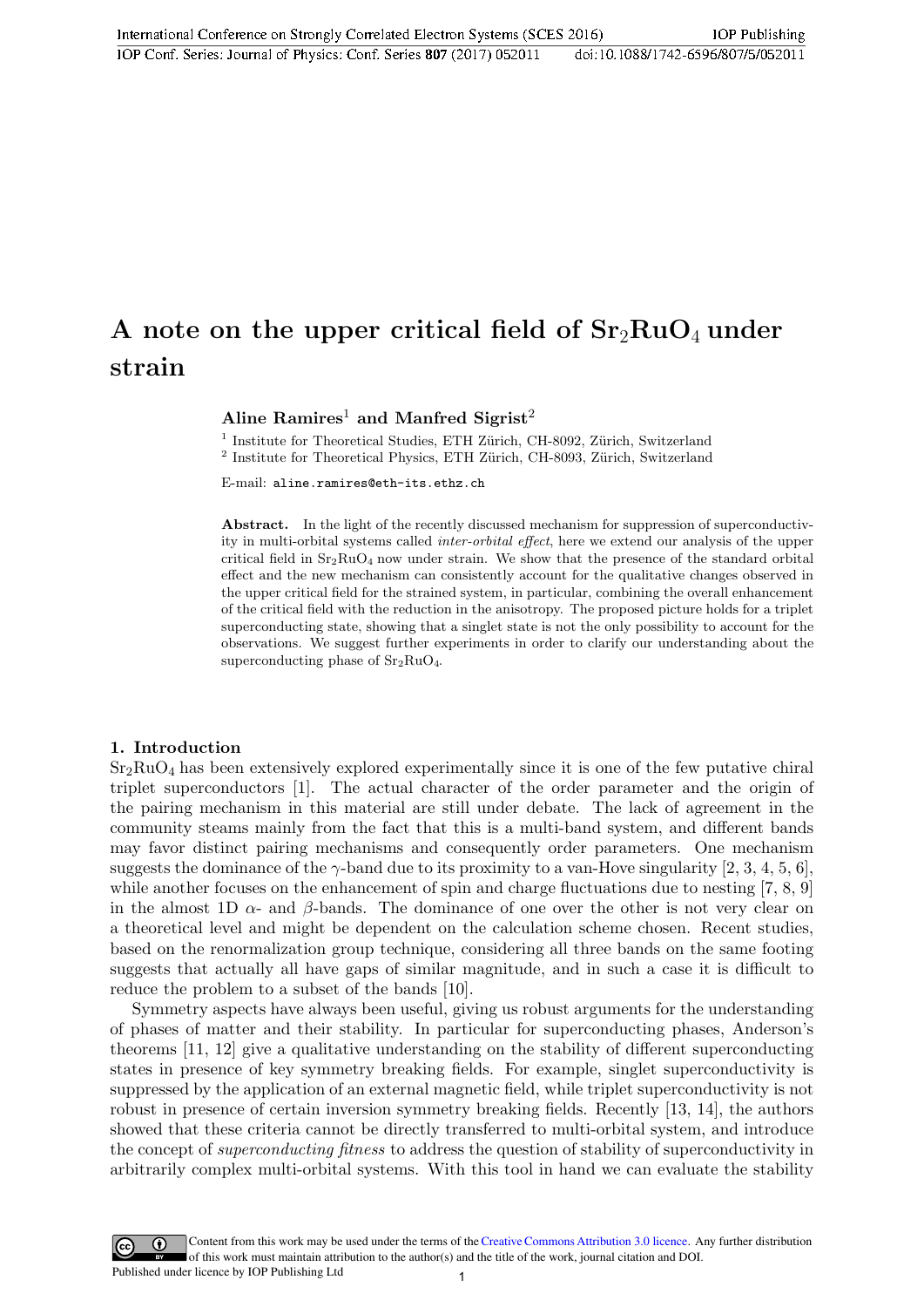of different gap structures in presence of inter-orbital effects and external symmetry breaking fields, leading to robust arguments to be contrasted with experiments.

The concept of superconducting fitness,  $F(\mathbf{k})$  below, generalizes the idea of symmetry breaking encoded in Anderson's theorems. It does so by capturing the breaking of the degeneracy of the states to be paired, which can be understood as a band splitting. The concept is based on the modified commutator:

$$
F(\mathbf{k})(i\sigma_2) = H_0(\mathbf{k})\hat{\Delta}(\mathbf{k}) - \hat{\Delta}(\mathbf{k})H_0^*(-\mathbf{k}),\tag{1}
$$

where  $H_0(\mathbf{k})$  is the non-interacting Hamiltonian and  $\hat{\Delta}(\mathbf{k})$  is the normalized gap matrix, both in an orbital basis [13].  $F(\mathbf{k})$  gives a direct measure of the incompatibility between an arbitrary pairing state and the normal state Hamiltonian. If  $F(\mathbf{k}) = 0$  the gap matrix and the electronic structure are compatible, leading to a robust BCS-like instability towards a superconducting state, whereas if  $F(\mathbf{k})$  is finite, there is some degree of incompatibility. This statement can be made explicit if we perturb the system by introducing  $\delta H(\mathbf{k})$  to the non-interacting Hamiltonian and evaluate the superconducting fitness. In a single band picture, the instability of the superconducting phase under a perturbation can be directly seen as a reduction of the critical temperature following:

$$
T_c \sim T_c^0 \left( 1 - \frac{7\xi(3)}{64\pi^2} \frac{\langle Tr|F(\mathbf{k})|^2 \rangle_{FS}}{(T_c^0)^2} \right). \tag{2}
$$

Here  $T_c$  and  $T_{c0}$  are the critical temperatures in presence and absence of the perturbation, respectively, and  $\langle ... \rangle_{FS}$  denotes the average over the Fermi surface. Details on the derivation of this relation can be found in reference [13].

Applying this concept to  $Sr_2RuO_4$  we find that the most compatible triplet superconducting (SC) state has the d-vector oriented along the z-axis, as a consequence of the interplay of interorbital hopping and spin-orbit coupling [13]. Concerning magnetic field effects, we were able to identify a new mechanism for the suppression of superconductivity in multi-orbital systems referred to as inter-orbital effect (IEO) [13], in order to discriminate it from the standard orbital depairing mechanism. The IEO, together with the standard orbital depairing, is a good candidate to explain the unusual behaviour of the upper critical field in this material.

In the next section we introduce the 3-band model for  $Sr<sub>2</sub>RuO<sub>4</sub>$  and review our previous results applying the concept of superconducting fitness to this system under magnetic field. We highlight some of the interesting experimental facts observed in strained  $Sr_2RuO<sub>4</sub>$  [15] in Sec. 3 and extend our analysis for this new condition. We conclude and discuss further interesting directions for experiments in Sec. 4.

#### 2. Unstrained  $\rm Sr_2RuO_4$

 $Sr<sub>2</sub>RuO<sub>4</sub>$  is modelled by a multi-orbital Hamiltonian including the three low-lying  $|yz\rangle$ ,  $|xz\rangle$  and  $|xy\rangle$  orbitals (here we label these as  $|1\rangle$ ,  $|2\rangle$  and  $|3\rangle$ , respectively). Based on the symmetries of the orbitals and the underlying lattice, one can construct a tight-binding model with hopping up to next-nearest neighbours and SOC. Introducing the six-dimensional Nambu basis:

$$
\Psi^{\dagger}_{\mathbf{k}} = (c^{\dagger}_{1\mathbf{k}\uparrow}, c^{\dagger}_{1\mathbf{k}\downarrow}, c^{\dagger}_{2\mathbf{k}\uparrow}, c^{\dagger}_{2\mathbf{k}\downarrow}, c^{\dagger}_{3\mathbf{k}\uparrow}, c^{\dagger}_{3\mathbf{k}\downarrow}),
$$
\n(3)

the matrix form of the Hamiltonian is:

$$
H_0 = \sum_{\mathbf{k}} \Psi^{\dagger}{}_{\mathbf{k}} H_{SRO}(\mathbf{k}) \Psi_{\mathbf{k}},\tag{4}
$$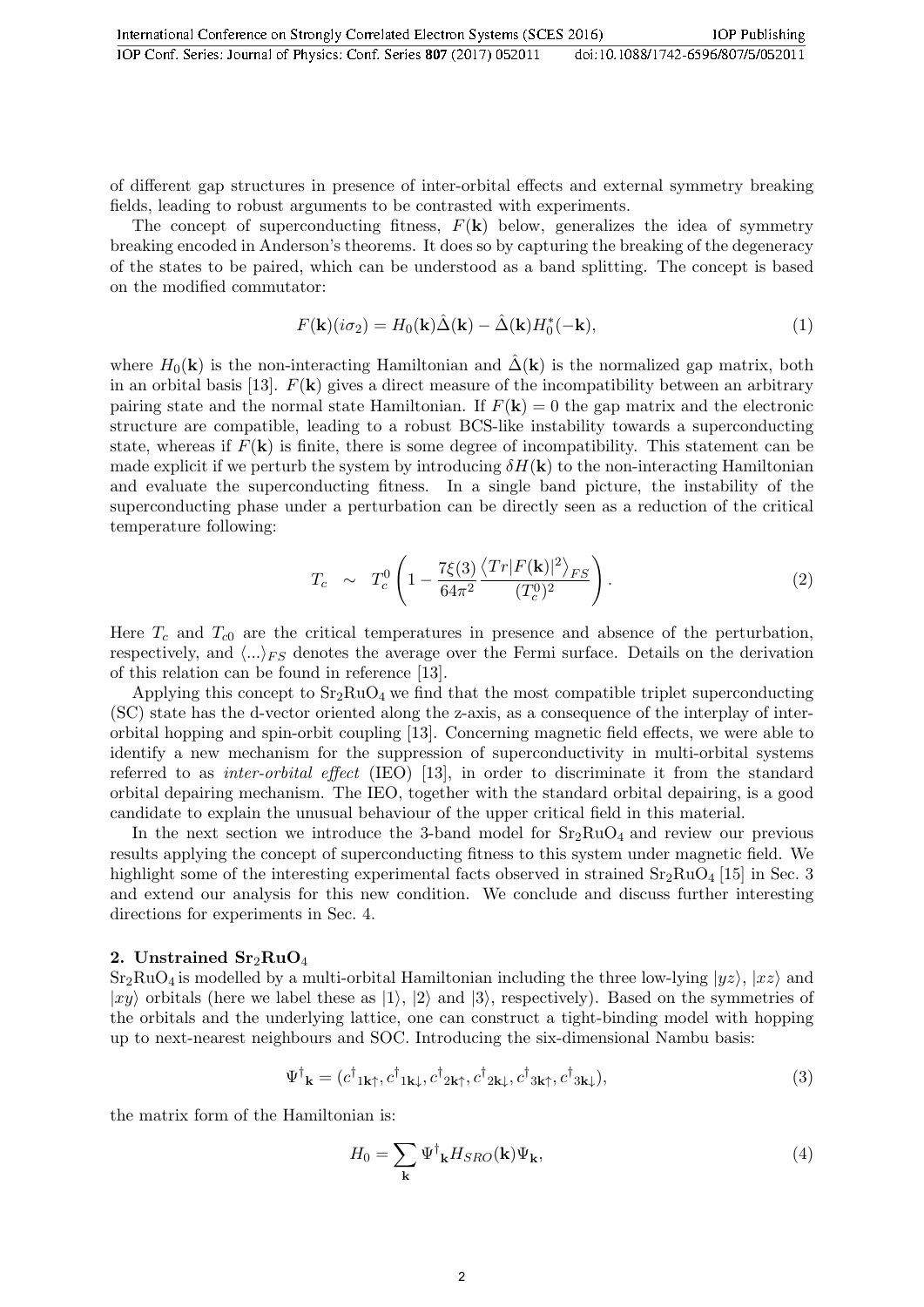with

$$
H_{SRO}(\mathbf{k}) = \begin{pmatrix} \epsilon_{1\mathbf{k}}\sigma_0 & t_{\mathbf{k}}\sigma_0 + i\eta\sigma_3 & -i\eta\sigma_2 \\ t_{\mathbf{k}}\sigma_0 - i\eta\sigma_3 & \epsilon_{2\mathbf{k}}\sigma_0 & i\eta\sigma_1 \\ i\eta\sigma_2 & -i\eta\sigma_1 & \epsilon_{3\mathbf{k}}\sigma_0 \end{pmatrix},
$$
(5)

where  $\epsilon_{n\mathbf{k}}$  is the dispersion for each of the orbitals originated from intra-orbital hopping,  $t_{\mathbf{k}}$ concerns inter-orbital hopping and  $\eta$  is the magnitude of the SOC. Here  $\sigma_0$  is the 2x2 identity matrix and  $\sigma_i$  are Pauli matrices  $(i = 1, 2, 3)$ . The most important feature of the Hamiltonian above is its structure, which is determined by the character of the low-lying orbitals and the lattice symmetry. By symmetry, inter-orbital hopping is allowed only between orbitals  $|1\rangle$  and  $|2\rangle$ , and the presence of SOC introduces mixing of all orbitals.

The gap matrix can also be written in the six-dimensional basis introduced in Eq. 3. Considering only intra-orbital pairing it can be written as:

$$
\Delta(\mathbf{k}) = \begin{pmatrix} \Delta_1(\mathbf{k}) & 0 & 0 \\ 0 & \Delta_2(\mathbf{k}) & 0 \\ 0 & 0 & \Delta_3(\mathbf{k}) \end{pmatrix},
$$
\n(6)

where

$$
\Delta_a(\mathbf{k}) = \phi_a \left( \mathbf{d}^a(\mathbf{k}) \cdot \boldsymbol{\sigma} \right) (i\sigma_2), \tag{7}
$$

for a triplet state, where the index  $a = 1, 2, 3$  refers to different orbitals,  $\mathbf{d}^{a}(\mathbf{k}) =$  $(d_x^a(\mathbf{k}), d_y^a(\mathbf{k}), d_z^a(\mathbf{k}))$  is a three-component vector and an odd function of momentum which parametrizes the order parameter and  $\sigma = (\sigma_1, \sigma_2, \sigma_3)$ ; or

$$
\Delta_a(\mathbf{k}) = \phi_a d_0^a(\mathbf{k}) (i\sigma_2),\tag{8}
$$

for a singlet superconducting state, where the scalar function  $d_0^a(\mathbf{k})$  is even in **k**. Here  $\phi_a$  carries information about the magnitude and phase of the gap in orbital a and  $d_0^a(\mathbf{k})$  and  $\mathbf{d}^a(\mathbf{k})$  are normalized basis functions which encode the momentum dependence of the gap.

#### 2.1. Magnetic field effects

The presence of external magnetic fields leads to time-reversal symmetry breaking and possible suppression of the SC state. Apart from the standard orbital depairing which is not included here, the effects of magnetic fields can appear in two different ways: by direct coupling to the spin degree of freedom as a Zeeman term or by coupling to the orbital angular momentum. For the specific case of  $Sr_2RuO_4$ , we can write the explicit matrix form for these effects in the multi-orbital basis introduced in Eq. 3. We start with the Zeeman term:

$$
\delta H_Z = \begin{pmatrix} -\mathbf{h} \cdot \boldsymbol{\sigma} & 0 & 0 \\ 0 & -\mathbf{h} \cdot \boldsymbol{\sigma} & 0 \\ 0 & 0 & -\mathbf{h} \cdot \boldsymbol{\sigma} \end{pmatrix}, \tag{9}
$$

where  $\mathbf{h} = (h_x, h_y, h_z)$  is the external magnetic field. Note that this perturbation is independent of the orbital character. Focusing only on the field dependent part of the superconducting fitness, we find that the coupling of magnetic field to the spin degree of freedom leads to the same suppression of the critical temperature as in the single band case. Singlet SC is always suppressed in the presence of magnetic field, while triplet SC is suppressed if the magnetic field has a component in the same direction as the d-vector.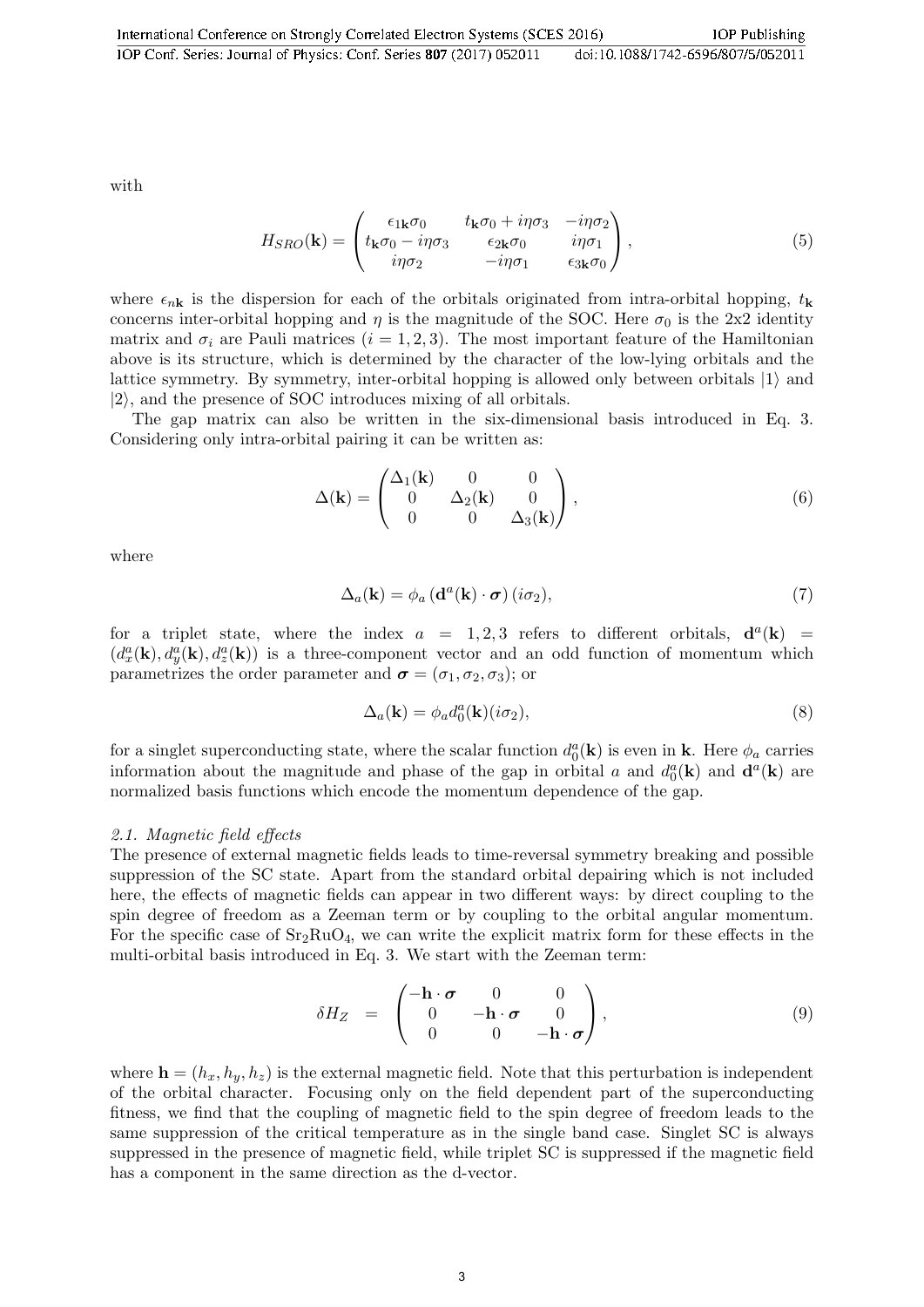On the other hand, considering the coupling of the magnetic field to the orbital degree of freedom the perturbation has the form:

$$
\delta H_{Orb} = \begin{pmatrix} 0 & i h_{oz} \sigma_0 & -i h_{oy} \sigma_0 \\ -i h_{oz} \sigma_0 & 0 & i h_{ox} \sigma_0 \\ i h_{oy} \sigma_0 & -i h_{ox} \sigma_0 & 0 \end{pmatrix} . \tag{10}
$$

Here the orbital content is important to determine the structure of the matrix  $\delta H_{Orb}$ and ultimately the effects of magnetic field on the superconducting state. Computing the superconducting fitness in order to verify the stability of different gap structures in the presence of orbital effects, we find, omitting the momentum dependence:

$$
F_{Orb} = h_{ox}(\hat{\phi}^2 d_j^2 + \hat{\phi}^3 d_j^3) M_{7j}
$$
  
-  $h_{oy}(\hat{\phi}^1 d_j^1 + \hat{\phi}^3 d_j^3) M_{5j}$   
+  $h_{oz}(\hat{\phi}^1 d_j^1 + \hat{\phi}^2 d_j^2) M_{2j}$ , (11)

where  $M_{ij} = \lambda_i \otimes \sigma_j$ , with  $\lambda_i$  Gell-Mann matrices and  $\sigma_i$  Pauli matrices. Here  $j = 0$  for singlet SC and  $j = \{x, y, z\}$  for triplet SC. Note that for any gap structure among the different orbitals it is impossible to have all terms in  $F_{Orb}$  equal to zero. The magnetic field is potentially detrimental to all SC states irrespective of its direction. So we conclude that for multi-orbital systems the susceptibility of the critical temperature in presence of magnetic fields is not trivial and goes beyond the standard discussion of limiting effects based on symmetry arguments. We call this new effect inter-orbital effect (IOE) in order to distinguish it from the usual orbital depairing mechanism.

Concerning experiments, there are a two features that are still not completely understood in the upper critical field of  $Sr<sub>2</sub>RuO<sub>4</sub>$ :

- Anisotropy of the upper critical field: the angular dependence of the upper critical field does not follow the prediction of a pure anisotropic orbital effect described by an effective mass model (EMM) as expected for an ordinary layered type-II superconductor [16, 17, 18];
- Transition becomes first order below  $0.8K$  for fields within  $2^o$  from the Ru-O plane, as recently observed by magnetocaloric effect [17] and specific heat measurements in ultra pure samples [18].

The presence of a first order transition might suggest that the Pauli paramagnetic limiting effect [19] is the dominant mechanism by which superconductivity is being suppressed. This would be inconsistent with NMR [20, 21, 22] and neutron scattering [23] experiments which show no observable change in the spin susceptibility through the superconducting transition for in-plane fields. An explanation for this unusual behaviour, compatible with all experimental results, has not been established so far, and experimentalists have been suggesting that it is due to a new pair breaking mechanism [16, 18]. In our recent work we suggest that the mechanism could be related to IOE, which can potentially account for both the anisotropy and the change in the character of the transition, as we sumamrize in the following.

In type-II SC the orbital effect is the dominant pair breaking mechanism and superconductivity is suppressed in a second order phase transition [24]. In anisotropic materials this effect is captured by the EMM [17, 25]:

$$
h_{c2}^{EMM}(\theta) = \frac{h_{c2}(90^o)}{\sqrt{\sin^2 \theta + \cos^2 \theta / \Gamma^2}},\tag{12}
$$

where  $\Gamma = \sqrt{M/m}$  is the anisotropy parameter, with M the out of plane and m the in-plane effective masses and  $\theta$  is the angle the magnetic field relative to the conducting plane. As can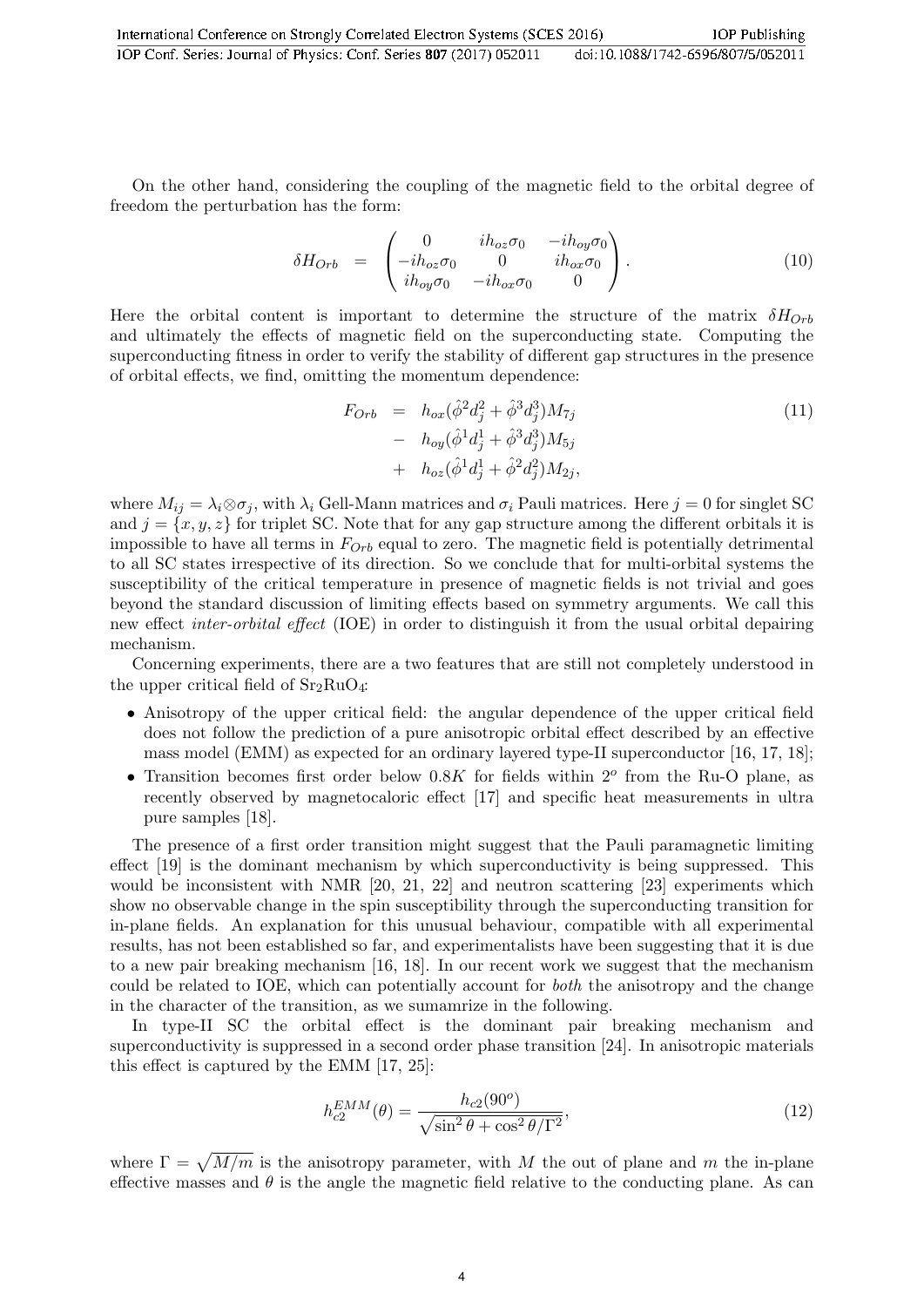

Figure 1. Angular dependence of the upper critical field. Top: Unstrained  $Sr<sub>2</sub>RuO<sub>4</sub>$ . The blue (full) line is the best fit for angles  $\theta > 2^{\circ}$  with the EMM of Eq. 12 with parameters  $\Gamma =$ 25 and  $h_{c2}(90^{\circ}) = 0.07T$ . The red (dashed) line refers to the IOE plotted phenomenologically as  $h_{c2}^{IOE}$  =  $\frac{h_{c2}(0^o)}{\cos \theta}$  $\overline{\cos \theta}$ with  $h_{c2}(0^{\degree}) = 1.44T$ . The open circles are experimental data from Yonezawa et al. [17]. The inset shows the small angle region. Bottom: Strained  $Sr<sub>2</sub>RuO<sub>4</sub>$ . The green (full) line refers to the orbital effect described by the effective mass model EMM with parameters  $\Gamma = 25$  and  $h_{c2}(90^o) = 1.2T$ . The orange (dashed) line refers to the IOE with  $h_{c2}(0^o)$  = 4.5T. The full circles are experimental data from Steppke et al. [15].

be seen in Fig. 2.1 top, the EMM (blue, full line) describes the angular dependence of the upper critical field very well for angles larger than  $2^o$ , but for angles within  $2^o$  of the plane there are clear deviations from the EMM [16, 17, 18]. The extra suppression of the SC state in this region indicates that there should be a second mechanism which is most effective for in-plane fields. The standard paramagnetic limiting effect cannot account for this extra suppression of the SC state for in-plane fields if the d-vector is along the z-direction.

Considering now the effects of the coupling of the magnetic field to the orbital angular momentum described by the IOE, we would expect a suppression of the critical temperature following Eq. 2 leading to a second order phase transition. In analogy to the standard paramagnetic limiting effect, the transition due to IOE is of first order and the upper critical field is in fact determined by comparing the changes in the magnetic and condensation energies across the superconducting transition. The condensation energy can be estimated as:

$$
E_C = -\frac{N(0)|\Delta|^2}{2},\tag{13}
$$

where  $N(0)$  is the density of states at the Fermi level and  $|\Delta|$  the magnitude of the superconducting gap. In the IOE, the magnetic energy comes from the polarizarion of the orbitals within a given band, so here we use  $\Delta \chi_{Orb}$  as the change in the orbital susceptibility from the normal to the SC state:

$$
E_M = -\frac{\Delta \chi_{Orb} h_x^2}{2},\tag{14}
$$

which leads to the critical field

$$
h_{c2}^{IOE}(\theta) \approx \sqrt{\frac{N(0)}{\Delta \chi_{Orb}}} \frac{T_c^0}{\cos \theta}.
$$
\n(15)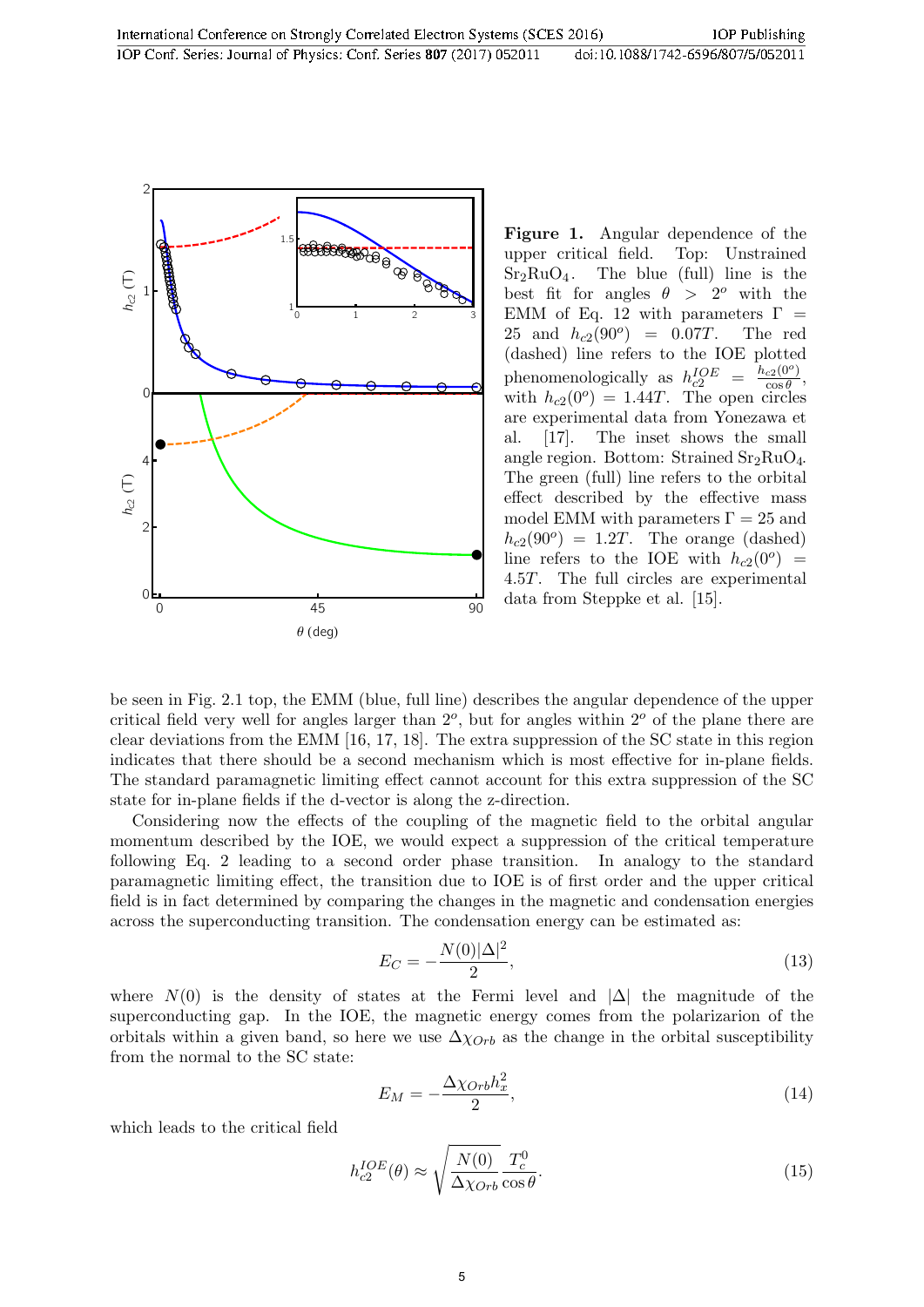Here we would like to emphasize that the unusual angular dependence of the upper critical field as shown in Fig. 2.1 can be understood if both mechanisms, standard orbital and interorbital, are present. Moreover, we have seen that the standard EMM would lead to a second order transition, while depairing following from the field-induced inter-orbital coupling favours a discontinuous transition much analogous to the expectations for paramagnetic limiting. Therefore we believe that inter-orbital coupling for in-plane fields provides a strong candidate to explain the unusual suppression of superconductivity seen in experiments on  $Sr_2RuO_4$ .

#### 3. Magnetic field effects in  $Sr<sub>2</sub>RuO<sub>4</sub>$  under strain

We now turn to the analysis of the upper critical field for strained  $Sr<sub>2</sub>RuO<sub>4</sub>$ . Under uniaxial stress  $Sr_2RuO_4$  can have its critical temperature enhanced up to 3.4K [15] (from the original  $1.5K$  for the unstrained material [1]). Compared to the unstrained sample, there are a few quantitative changes on the upper critical field of the strained sample which we highlight below:

- Larger critical fields: compared to the unstrained material, the critical field along the z-axis is enhanced by a factor of  $\sim 20$ , while the in-plane critical field is enhanced by a factor of  $\sim$  3 [15, 16, 17, 18]. Given the fact that the critical temperature was enhanced by a factor of ∼ 2.3, an enhancement of the upper critical field is expected, but the rather different factors for different orientations is unusual;
- Less anisotropy: the ratio of the upper critical field (in-plane/z-axis) for unstrained  $Sr<sub>2</sub>RuO<sub>4</sub>$  is around 25 [16, 17, 18], while for the strained sample it is approximately 4 [15]. It is difficult to understand this dramatic reduction of the anisotropy purely within orbital effects by a reduction in the mass anisotropy. The strong 2D character for the strained sample is observed by experiments based on the very different initial slope of  $h_{c2}$  versus temperature near  $T_c$  for fields along the plane and the z-axis [15]. It is also corroborated by recent DFT calculations for this system under strain [15];
- The transition turns to first order at higher temperature: for unstrained SRO the transition becomes first order for in plane fields only below  $0.8K$  [17, 18]. For the strained case the transition is first order below 1.8K [15]. This indicates that the mechanism leading to the first order transition takes over at larger energy scales.

The presence of both the standard orbital effect and the IOE can still be in agreement with the findings of the upper critical field under strain. So far we do not have access to the entire angular dependence of the upper critical field, but we can focus on the two extreme points from Steppke et al. [15]. Assuming that the dominant mechanism for suppression of superconductivity with fields along the z-axis is the standard orbital effect which is captured by the EMM, and that under strain the effective mass ratio is not strongly modified (so we still assume  $\Gamma \sim 25$  as for the unstrained sample), we can plot the angular dependence in Fig. 2.1 bottom, green full line. Note that the prediction for the in-plane upper critical field overestimates the experimental value by factor of approximately 7, much larger than in the unstrained case discussed above.

Assuming orbital effects are dominant for fields along the z-axis, in order to have agreement with the value of the upper critical field along the z-axis we choose the value  $h_{c2}(90^{\circ}) = 1.2T$ at  $T = 0$ K for the plot, much larger the the value for the unstrained sample. Within Ginzburg-Landau theory  $h_{c2} = \phi_0/2\pi\xi^2$ , so an enhancement of the z-axis upper critical field by a factor of 20 indicates a reduction in the coherence length by a factor of approximately 4.5. From BCS theory the coherence length can be written as  $\xi \approx \hbar v_F / \pi T_c$ , so the reduction of the coherence length is consistent with the enhancement of the critical temperature. The critical temperature increases only by a factor of 2.3. But given that this estimate is rather crude (it does not take into account changes in the Fermi velocity, for example), we believe this argument is consistent with the fact that we still have the suppression of superconductivity by the standard orbital effect for fields along the z-axis.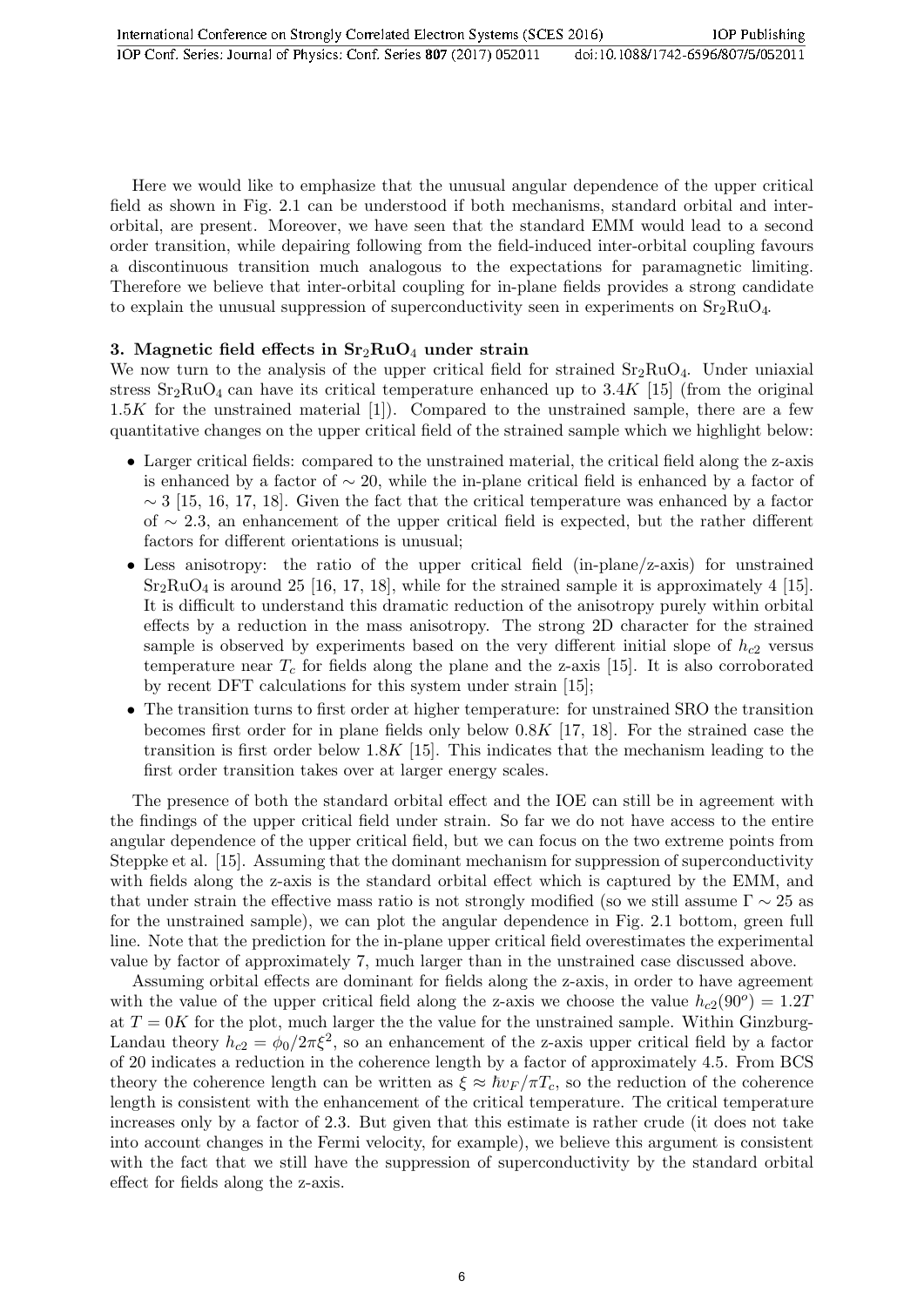The presence of a first order transition for in-plane fields in the strained sample again suggests the presence of Pauli paramagnetic limiting effects, and naively of a singlet superconducting state. In the previous section we review our recent work which points out that the IEO can also account for such a phenomenology with a triplet superconducting state [13]. We believe this picture to be more appealing since it is in agreement with other experiments that indicate the presence of a triplet state for the unstrained sample. An extension of this idea to the strained case would be natural if there is no phase transition under strain.

Concerning the in-plane upper critical field, from BCS theory, the standard Pauli limiting effect predicts  $h_{c2}/T_c \approx 1.25$  [24, 26]. For magnetic field along the z-axis experiments show that  $h_{c2}/T_c \approx 1$  for the unstrained sample and  $h_{c2}/T_c \approx 1.3$  for the strained sample, indicating that a Pauli limiting-like effect (with  $h_{c2}$  scaling linearly with  $T_c$ ) is consistent with the observations. We plot in Fig. 2.1 bottom, orange dotted line, the respective IEO. We find that this mechanism overcomes the standard orbital effect for much larger angles (at  $\theta \approx 20^{\circ}$ ). This reflects that fact that a smaller magnitude of in-plane magnetic field is necessary for suppression of superconductivity. From another perspective it indicates that this mechanism taking over at higher temperatures, being in accordance with the observed first order transition over an extended temperature range for the strained sample. Also, the fact that this mechanism dominates the behaviour of  $h_{c2}$  for small angles dramatically reduces the anisotropy in comparison to the expected value due to the mass anisotropy. In conclusion, the IEO is again able to consistently put together two puzzling features of the upper critical field.

#### 4. Conclusion

Here we would like to emphasize that one can understand the phenomenology of the upper critical field in  $Sr_2RuO_4$  assuming a triplet superconducting state. This is possible based the recently discussed mechanism for the suppression of superconductivity in multi-orbital systems called inter-orbital effect. The presence of a first order phase transition under a magnetic field suggests that the Pauli paramagnetic limiting effect is at play, and a naive analysis would lead us to think that a singlet superconducting state is the only possibility which is compatible with the observations. We have argued that the IEO can also lead to first order phase transitions under external magnetic fields by the polarization of the orbital content within each band, in analogy to the spin polarization in the Pauli paramagnetic limiting mechanism. Furthermore, a quantitative analysis of the changes in the values of the upper critical fields and critical temperatures leads to a consistent picture for the unstrained and uniaxially strained samples. In particular, the two extreme angles are dominated by different mechanisms such that the upper critical field scales differently with the critical temperature.

Our discussion does not rule out the possibility of a phase transition from triplet to singlet superconductor as a function of strain. In that case a discontinuity or an inflection point in  $h_{c2}$  as a function of strain should be observed experimentally. We believe that experiments along this line would be of great interest for a better understanding of the superconducting phase of  $Sr<sub>2</sub>RuO<sub>4</sub>$ . It would also be important to follow the complete angular dependence of the anisotropy in order to observe at which angles the deviations of the EMM appear in the strained samples. If such an experiment is realized one could also determine by how much the anisotropy parameter  $\Gamma$  changes in comparison to the unstrained sample, so we can understand if the reduction of anisotropy is due to the change in the effective masses or due to the IOE taking over at larger angles, as we discuss above.

#### Acknowledgements

We thank M. H. Fischer, K. Ishida and C. W. Hicks for stimulating discussions. This work was supported by Dr. Max Rössler, the Walter Haefner Foundation and the ETH Zurich Foundation (AR) and by the Swiss National Science Foundation (MS).